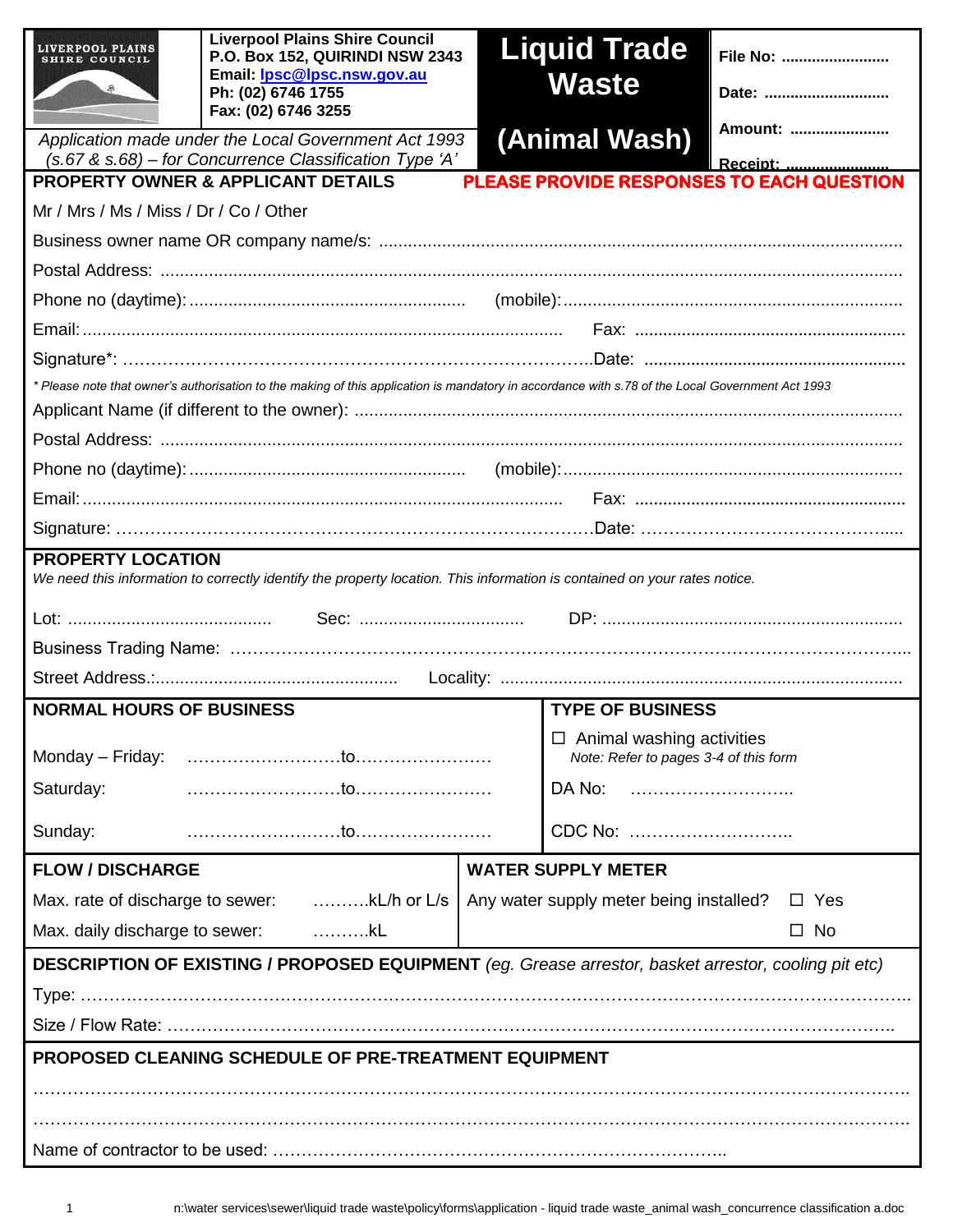| <b>SAMPLING POINT LOCATION</b>                                                                                                                                                                 |  |  |  |  |  |
|------------------------------------------------------------------------------------------------------------------------------------------------------------------------------------------------|--|--|--|--|--|
|                                                                                                                                                                                                |  |  |  |  |  |
| <b>PLANS</b><br>Applications to be accompanied by 2 copies of plans showing:                                                                                                                   |  |  |  |  |  |
| □                                                                                                                                                                                              |  |  |  |  |  |
| Details & location of all processes, tanks, pits & apparatus associated with the generation of commercial waste.                                                                               |  |  |  |  |  |
| Details, location, capacity/dimensions, material of construction & lining of the proposed pre-treatment facilities.<br>ப                                                                       |  |  |  |  |  |
| Details of pipes & floor drainage conveying the effluent.                                                                                                                                      |  |  |  |  |  |
| Stormwater drainage plan.<br>□                                                                                                                                                                 |  |  |  |  |  |
| <b>SUPPORTING DOCUMENTATION</b><br>Please attach any relevant supporting documentation eg.                                                                                                     |  |  |  |  |  |
| <b>Statement of Environmental Effects (SEE)</b><br>□                                                                                                                                           |  |  |  |  |  |
| Consultant's report<br>ப                                                                                                                                                                       |  |  |  |  |  |
| NSW DPI Water or Environment Protection Authority (EPA) considerations/restrictions                                                                                                            |  |  |  |  |  |
| <b>APPROVED CONTRACTOR DETAILS</b>                                                                                                                                                             |  |  |  |  |  |
|                                                                                                                                                                                                |  |  |  |  |  |
|                                                                                                                                                                                                |  |  |  |  |  |
| <b>Important Notes:</b>                                                                                                                                                                        |  |  |  |  |  |
| The following substances are prohibited from being discharged into the sewerage system:                                                                                                        |  |  |  |  |  |
| Organochlorine weedicides, fungicides, pesticides, herbicides and substances of a similar nature and/or wastes arising from the<br>preparation of these substances;                            |  |  |  |  |  |
| Organophosphorous pesticides and/or waste arising from the preparation of these substances;                                                                                                    |  |  |  |  |  |
| Any substances liable to produce noxious or poisonous vapours in the sewerage system;                                                                                                          |  |  |  |  |  |
| Organic solvents and mineral oil;                                                                                                                                                              |  |  |  |  |  |
| Any flammable or explosive substances;<br>$\bullet$                                                                                                                                            |  |  |  |  |  |
| Discharges from 'Bulk Fuel Depots';<br>$\bullet$                                                                                                                                               |  |  |  |  |  |
| Chromate from cooling towers;<br>٠                                                                                                                                                             |  |  |  |  |  |
| Natural or synthetic resins, plastic monomers, synthetic adhesives, rubber and plastic emulsions;<br>$\bullet$<br>Rain, surface, seepage or subsoil water, unless specifically permitted;<br>٠ |  |  |  |  |  |
| Solid matter;<br>٠                                                                                                                                                                             |  |  |  |  |  |
| Any substance assessed as not suitable to be discharged into the sewerage system;<br>٠                                                                                                         |  |  |  |  |  |
| Waste liquids that contain pollutants at concentrations that inhibit the sewage treatment process - refer Guidelines for Sewerage                                                              |  |  |  |  |  |
| Systems: Acceptance of Trade Waste (Industrial Waste) (ARMCANZ/ANZECC, 1994); and                                                                                                              |  |  |  |  |  |
| Any other substances listed in a relevant Regulation (see Council for further information if you are unsure).                                                                                  |  |  |  |  |  |
|                                                                                                                                                                                                |  |  |  |  |  |